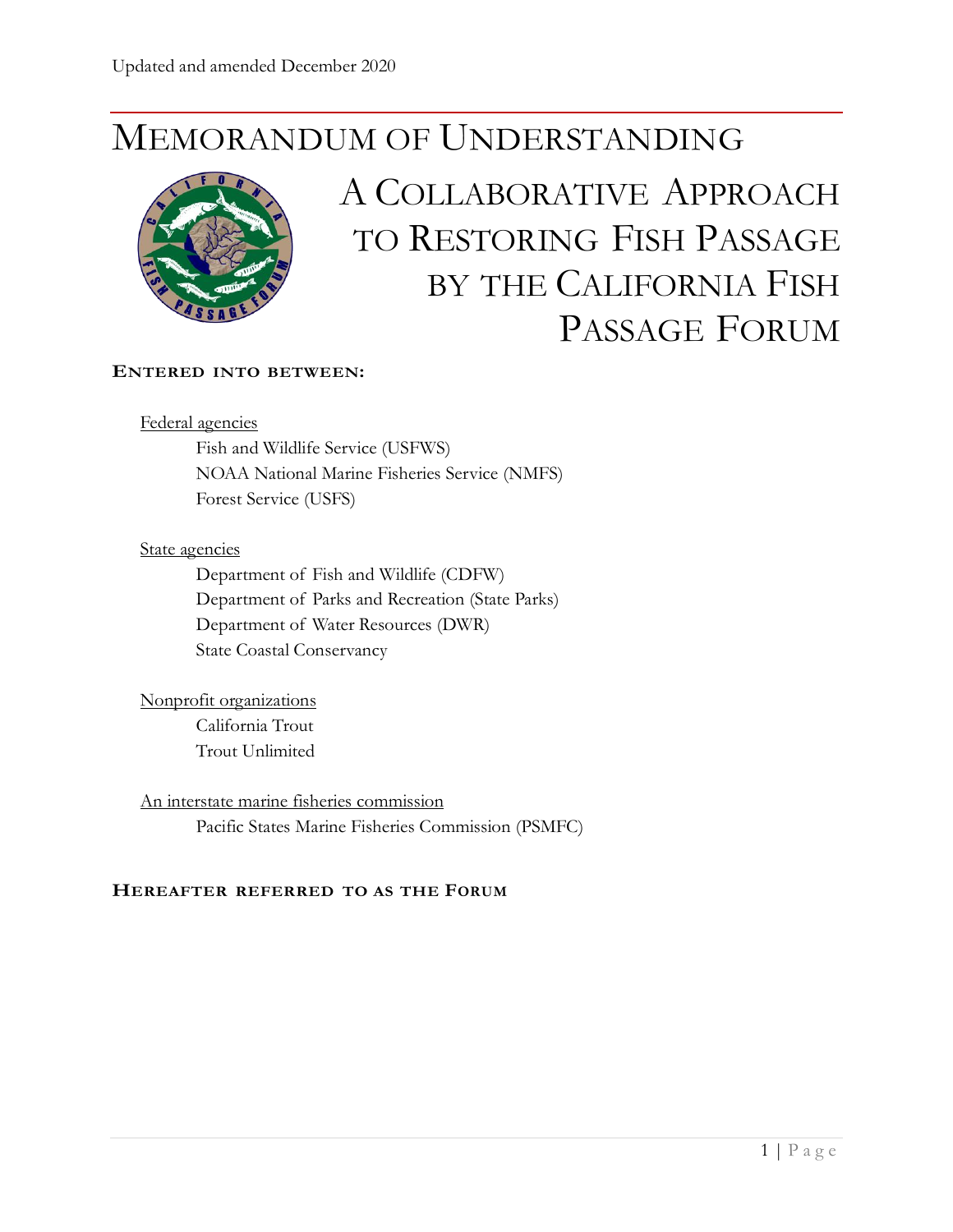# **I. PROBLEM STATEMENT**

Anadromous fish habitats in California have been detrimentally impacted by human-caused and natural disturbances. Man-made barriers to anadromous fish migration include road-stream crossings, irrigation diversions, dams, and many other in-stream structures. Passage impediments affect adult and juvenile fish by delaying or preventing upstream and downstream migration, preventing the use of available habitat, and possibly inflicting injury or death.

Addressing connectivity has been consistently identified as a high priority, cost-effective approach to protecting and restoring anadromous fish populations. Restoring unimpeded passage for aquatic organisms in anadromous systems is imperative for the success of all other habitat restoration activities. State and federal action and recovery plans regularly identify fish passage and connectivity as primary limiting factors for migratory aquatic species in California.

A coordinated and comprehensive fish passage improvement program is fundamental to addressing fish passage barriers. The Forum, a consortium of federal, state, nonprofit and private sector organizations, was established in response to significant declines in Coho Salmon, Chinook Salmon, and steelhead. At least one population of all of these species are federally listed as either threatened or endangered within California, and efforts are underway to recover their populations. In addition, the Forum recognizes the significant impacts of passage barriers to other migratory aquatic species including, but not limited to, Pacific Lamprey, Green Sturgeon, Klamath Basin Lost River Sucker, and Shortnose Sucker.

#### **II. BACKGROUND**

California's historically bountiful anadromous fishery depends on the ecological integrity of dozens of streams and rivers that flow into the Pacific Ocean along the state's 1,100-mile coastline. These streams provide the habitat that salmonids and other anadromous fish require during the spawning and juvenile phases of their life.

During the  $19<sup>th</sup>$  and  $20<sup>th</sup>$  centuries, as roads, bridges, and dams were built on public and private lands along waterways, and as water was diverted by various means, thousands of barriers were erected, blocking the passage of anadromous fish. These barriers impact both adult and juvenile fish by preventing full use of available habitat or altering habitat and hydraulic conditions. Consequently, many salmon, steelhead, trout, lamprey, and sturgeon populations have experienced significant declines, and the sport and commercial fisheries that depended on some of these populations have, in many cases, vanished.

Man-made barriers to fish passage include road/stream intersections, pipeline or other infrastructure crossings, erosion control/flood control structures (rip-rap, concrete channels, e.g.), and dams that block or delay migration. In some cases, previously installed fish passage structures, such as fish ladders, act as barriers because of poor design or construction as well as lack of maintenance.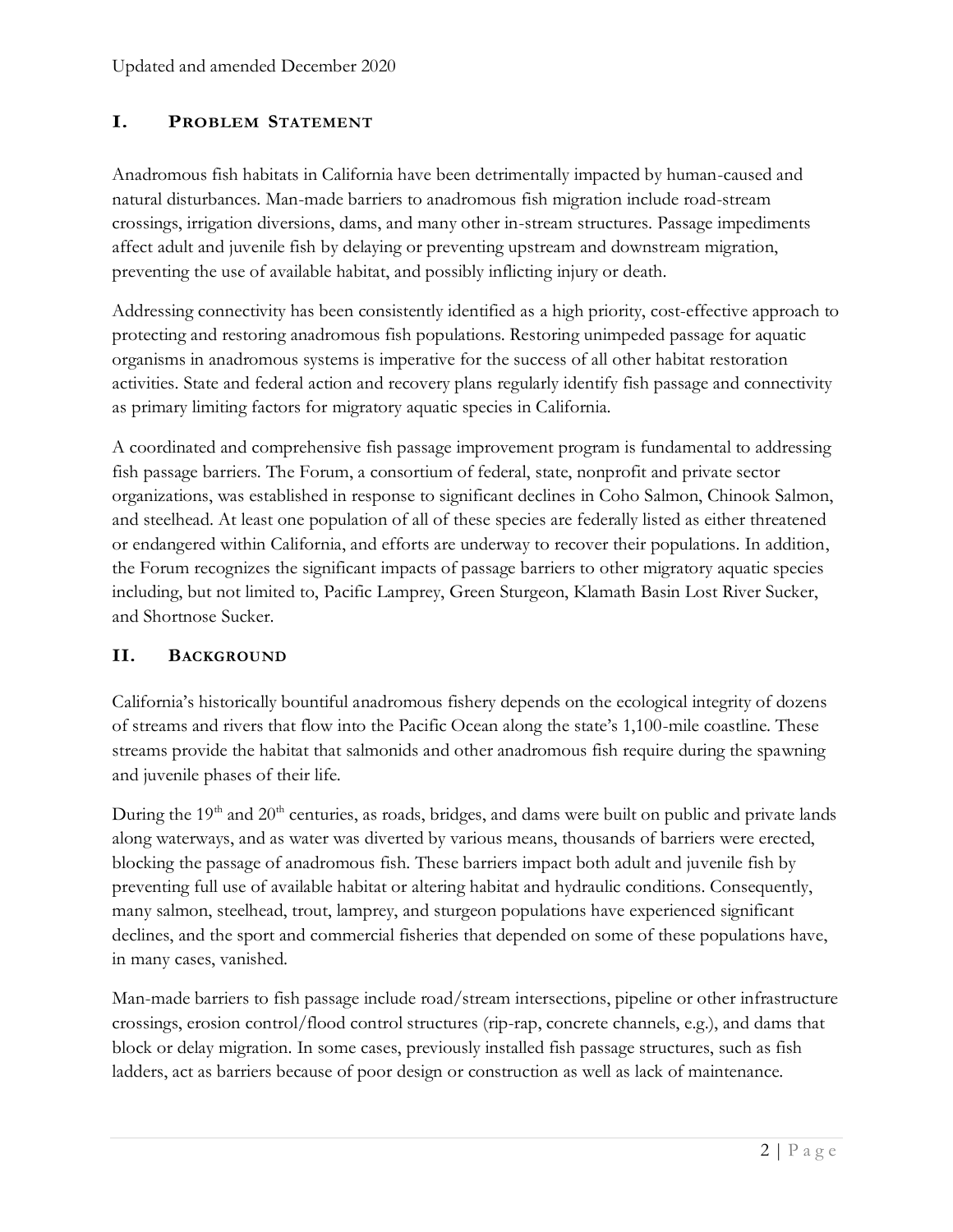In October 1999, the Resources Agency established the eight-point California Coastal Salmon and Watersheds Program, which called for the coordination of State, federal, and local partners working toward the goal of restoring salmon and steelhead populations to naturally sustainable levels. At the time, fish passage barriers were recognized as a major threat to anadromous fish species in California and their removal or modification could potentially yield the greatest cost-efficiency for short-term restoration activities. Based on this recognition, the program included an objective to coordinate fish passage activities in California.

To accomplish this objective, the Natural Resources Agency (CNRA) convened a group of interested state, local and federal agencies, fisheries conservation groups, researchers, restoration contractors and others to discuss ways to improve fish passage at man-made barriers. The success of this coordination led to the establishment of the Forum, of which many agencies and organizations are members.

The Forum identified the need for improved efforts to identify barriers, evaluate and prioritize restoration opportunities, and implement projects in a timely fashion. It also targeted administrative, financial and technical impediments to addressing these issues, including information gaps, lack of watershed-level assessment and planning, and poorly coordinated project review and permitting processes. Forum participants worked together to develop short-term solutions for these types of problems for several known high priority fish passage projects. They also established subcommittees for coordinating activities related to fish passage inventory and assessment protocols, data format and access protocols, information and literature collection, research, policy, design criteria permitting, training, and public education and outreach.

The Forum's highest initial priority for restoring passage for California anadromous fish was to determine the quantity, location and severity of existing migration barriers. Through a FY'01/'02 legislative appropriation from Proposition 12 sponsored by Assemblyman Byron Sher, the Coastal Conservancy was directed to conduct an "inventory of fish passage barriers located on coastal streams that impede access to freshwater spawning habitats for anadromous fish species." Subsequently, the Conservancy retained the Pacific States Marine Fisheries Commission to develop the Passage Assessment Database (PAD), a map-based inventory of known and potential barriers to anadromous fish in California, now maintained through a cooperative interagency agreement.

The Forum seeks to understand watershed fragmentation throughout California. Current focal areas, each with their own anadromous fish population characteristics, challenges, and issues, include: the North Coast, Central Coast, South Coast, and Central Valley regions. These regions also contain other species of interest that are considered in Forum activities. Although the state and federal MOU signatory members have jurisdictions across all of these regions, the additional Forum members and partners vary in each region based on their specific jurisdictions and levels of involvement.

Although Forum members develop unique prioritization lists and treatment prescriptions throughout California regions, the Forum attempts to develop standardized data management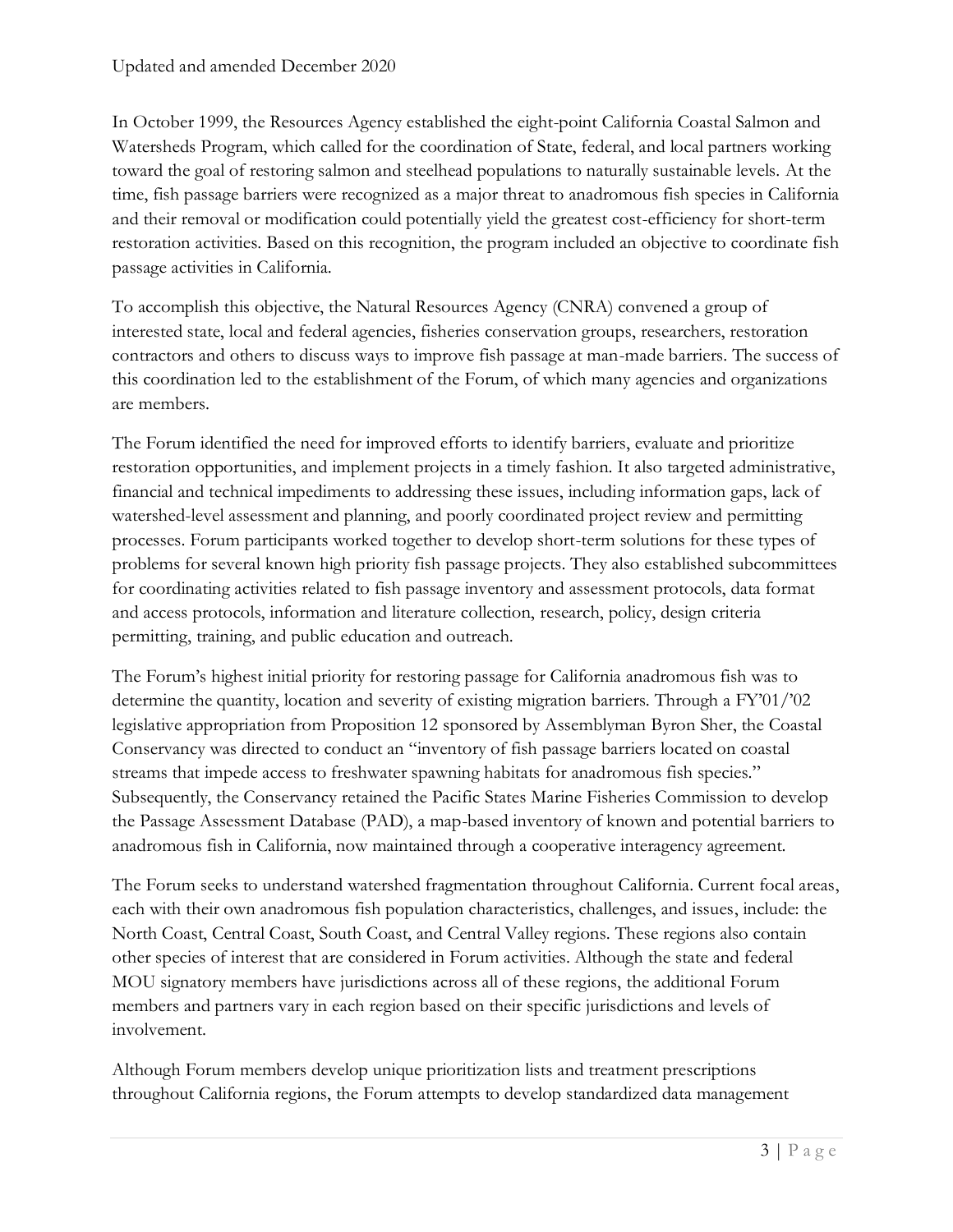systems, assessment protocols, design manuals and outreach programs that cover the full geographic extent of the Forum and address the Forum's strategic planning process.

The Forum meets biannually, or more as needed, in different locations in California. During the meetings, issues are resolved, decisions made and strategic topics discussed. Members also form smaller, focused working groups and committees in which specific goals and tasks are addressed. The Forum developed bylaws, which govern the membership and decision-making processes.

In 2012, the Forum became one of 20 nationally recognized Fish Habitat Partnerships (FHPs). The FHPs "protect, restore and enhance the nation's fish and aquatic communities through partnerships that foster fish habitat conservation and improve the quality of life for the American people." Recognition as an FHP creates opportunities to expand partnerships and funding sources to advance Forum objectives. The mission, vision, goals, and objectives of the Forum are detailed in the Forum's strategic framework and in other documents posted on its website, [www.cafishpassageforum.org.](http://www.cafishpassageforum.org/)

# **III. PURPOSE**

This MOU is intended to contribute to the protection and recovery of aquatic life, with a particular focus on anadromous fish species in California, by promoting collaboration among public and private sectors on fish passage restoration programs and activities.

# **IV. <sup>M</sup>ISSION, <sup>G</sup>OALS, AND OBJECTIVES OF THE FORUM**

# MISSION

The mission of the Forum is to protect and revitalize anadromous fish populations in California by restoring connectivity of freshwater habitats throughout their historic range.

# GOAL

Restore the connectivity of freshwater habitats throughout the state.

To achieve the mission and goal, the Forum will:

- Improve coordination of existing agency programs, rule and guideline efforts, and private sector activities across jurisdictions to improve the timeliness and cost-effectiveness of fish passage restoration efforts.
- Facilitate collaboration, coordination, and communication among state, federal and local agencies, researchers, restoration contractors, landowners and other interested stakeholders on fish passage improvement programs, funding programs, and projects.
- Expedite implementation of on-the-ground projects by identifying and addressing institutional barriers.
- Educate and increase the public and agency awareness of fish passage issues to develop support for solving problems and preventing new ones.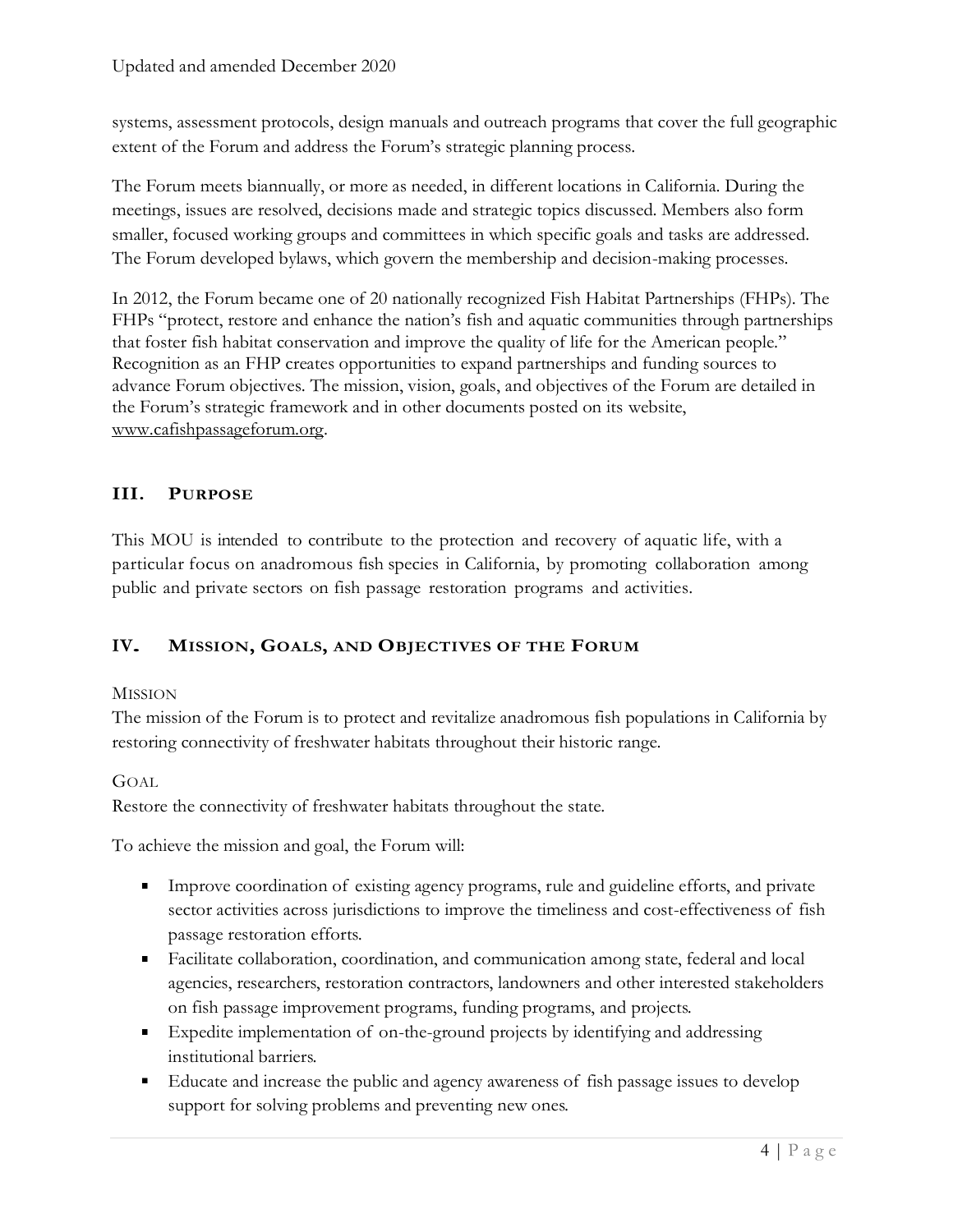## **OBJECTIVES**

- 1. Remediate barriers to effective fish migration.
- 2. Facilitate coordination and communication among agencies, agency staff, and other entities that may propose, review, or promulgate fish passage criteria within California.
- 3. Coordinate funding mechanisms to remove fish passage barriers.
- 4. Support state and federal permit coordination and efficiencies.
- 5. Facilitate plans to monitor and evaluate fish passage restoration effectiveness to ensure accountability.
- 6. Encourage existing state and national policy and actions that support fish passage improvement in California.
- 7. Implement education and outreach activities, targeting both the public and fish passage practitioners.

# **V. MANAGEMENT**

The Forum adopted bylaws (Appendix A) that define its name, purpose, geographic scope, voting membership, governance, committees and working groups, documentation of decisions and work products, and the process to amend the bylaws.

# **VI. SUPPORT OF PRINCIPAL SIGNATORY AGENCIES**

For the purposes of this MOU, principal signatory agencies are defined as those participating state or federal agencies which have direct responsibilities for the protection or management of anadromous fisheries or fish habitat, or who have established fish passage restoration program elements. Other organizations, including nonprofit entities as well as county and local governments, are also recognized signatories to the MOU. All signatory agencies will participate in the Forum to implement the actions described above and will undertake projects consistent with the above objectives. They will participate in the Forum to prepare and implement annual work plans. As part of the ongoing cooperative effort to coordinate fish passage restoration that began before the development of this MOU, the signatory agencies and entities will undertake the following activities that are consistent with MOU goals and objectives and are within their statutory mandates and authorities, budgets, funding, and staffing constraints.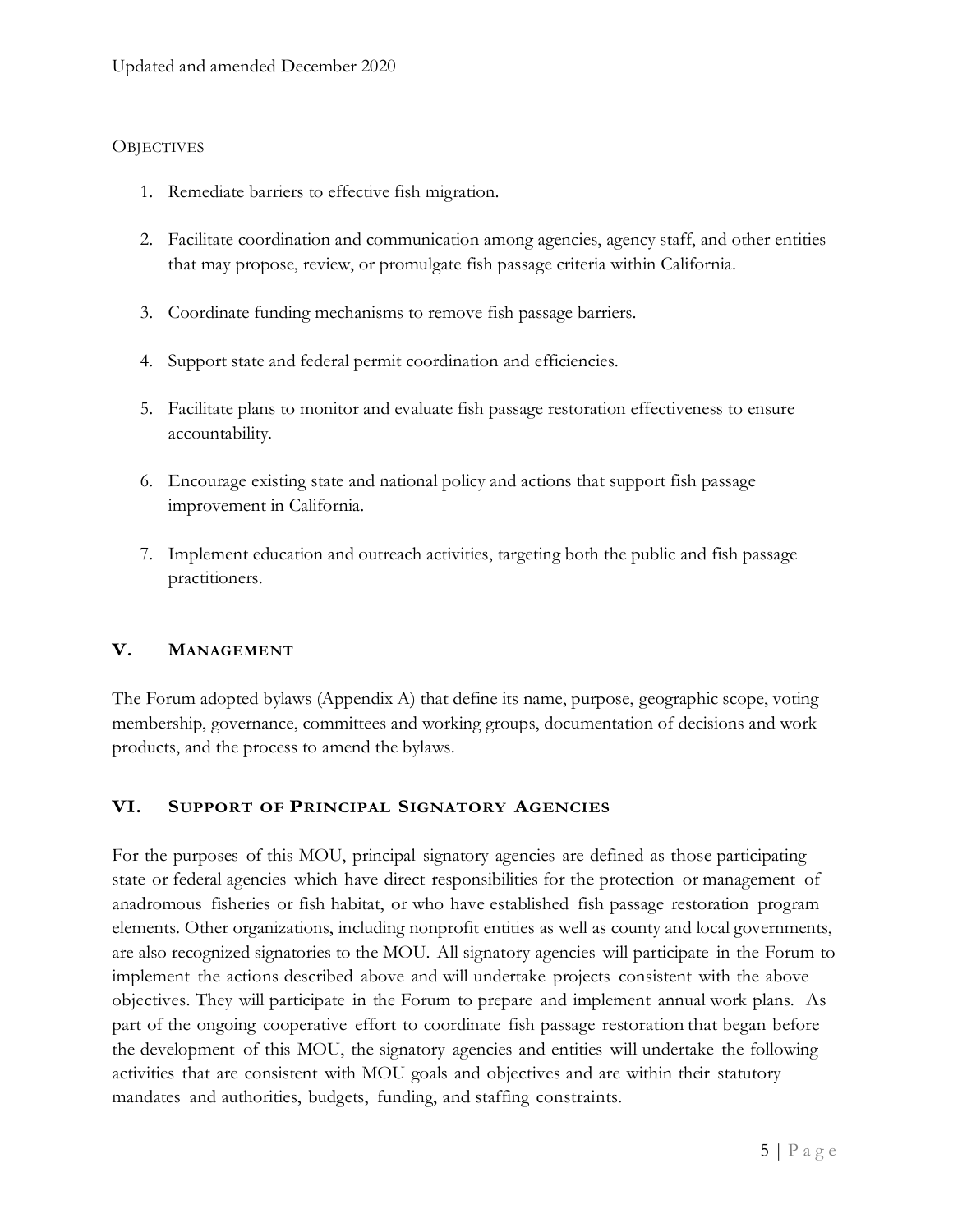Any federal funding or personnel needed to carry out any federal agency responsibilities under this MOU shall be subject to the availability of appropriated funds, pursuant to the Anti-Deficiency Act (31 U.S.C. Section 1341).

#### **THE FOLLOWING ARE KEY RESPONSIBILITIES OF THE SIGNATORY AGENCIES:**

# **CALIFORNIA DEPARTMENT OF FISH AND WILDLIFE (CDFW)**

- 1. Participate in Steering Committee.
- 2. Participate as a member of standing committees and working groups as needed and resources permit.
- 3. Work with Forum partners to improve permit processes to better facilitate fish passage improvement projects.
- 4. Utilize the PAD in the prioritization and development of their projects, and to report their activities back to the Forum.
- 5. Fund the design and implementation of fish passage improvement projects and other resource enhancement efforts in high priority watersheds consistent with the Forum's Strategic Framework and CDFW's initiatives and programs, as funding allows.
- 6. Periodically update Forum members on CDFW activities and resource enhancement priorities.
- 7. Meet and coordinate fish passage activities with other MOU signatories and agencies.
- 8. Provide regional perspectives from CDFW's Regional offices regarding fish passage and related aquatic habitat science, data, information, and policy.
- 9. Participate in data collection, management, and analysis related to fish passage and aquatic habitats.
- 10. Promote science-based activities that support fish passage improvement programs.
- 11. Provide annual updates to the Passage Assessment Database for fish passage restoration projects and assessments funded by the CDFW.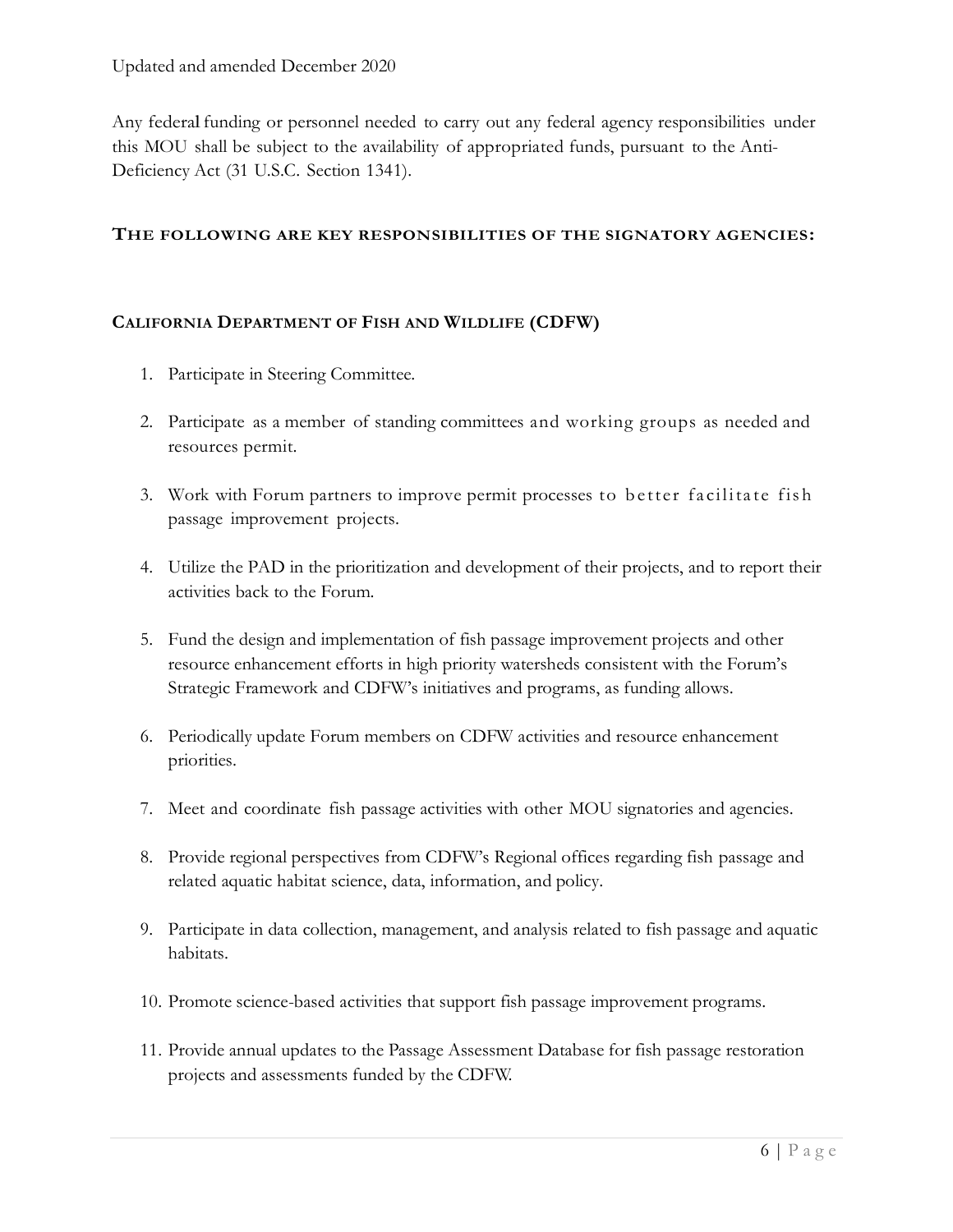#### **CALIFORNIA DEPARTMENT OF PARKS AND RECREATION (STATE PARKS)**

- 1. Participate as a member of standing committees and working groups as needed and resources permit.
- 2. State Parks will periodically update Forum members of passage issues, activities and resource priorities within State Park Units, and provide updates to the Passage Assessment Database.
- 3. Pursue funds to remediate blockage and impediments to fish passage at priority road/stream/trail crossings within units of the State Park System that are consistent with State Parks Mission and policies, and as resources permit.
- 4. State Parks will inspect and inventory road/stream crossings within the State Parks' anadromous watersheds consistent with Department priorities, and as funding is available.
- 5. State Parks will assess, and implement fish passage projects, consistent with State Parks Mission and policies, and other stewardship priorities, as funding and other resources become available. State Parks will use an ecosystem/landscape scale approach that focuses on natural processes and benefits multiple species, allows for natural hydrologic stream processes, protects cultural resources, and considers climate change impacts and resilience opportunities.
- 6. State Parks will work collaboratively with State Parks' partners, neighboring landowners and road right of ways on approved fish passage projects, as appropriate.
- 7. State Parks will use best practices in training its staff in the proper identification, assessment, and design criteria for fish passage.

# **CALIFORNIA DEPARTMENT OF WATER RESOURCES (DWR)**

- 1. Participate in the Forum Steering Committee.
- 2. Participate as a member of standing committees and working groups as needed and resources permit.
- 3. Meet and coordinate fish passage activities with other MOU signatories and agencies.
- 4. Carry out fish passage assessments, evaluations, and specific projects per DWR's priorities as funding becomes available.
- 5. Inventory the DWR's fish passage project activities and funding opportunities and report these to the California Fish Passage Forum on a regular basis.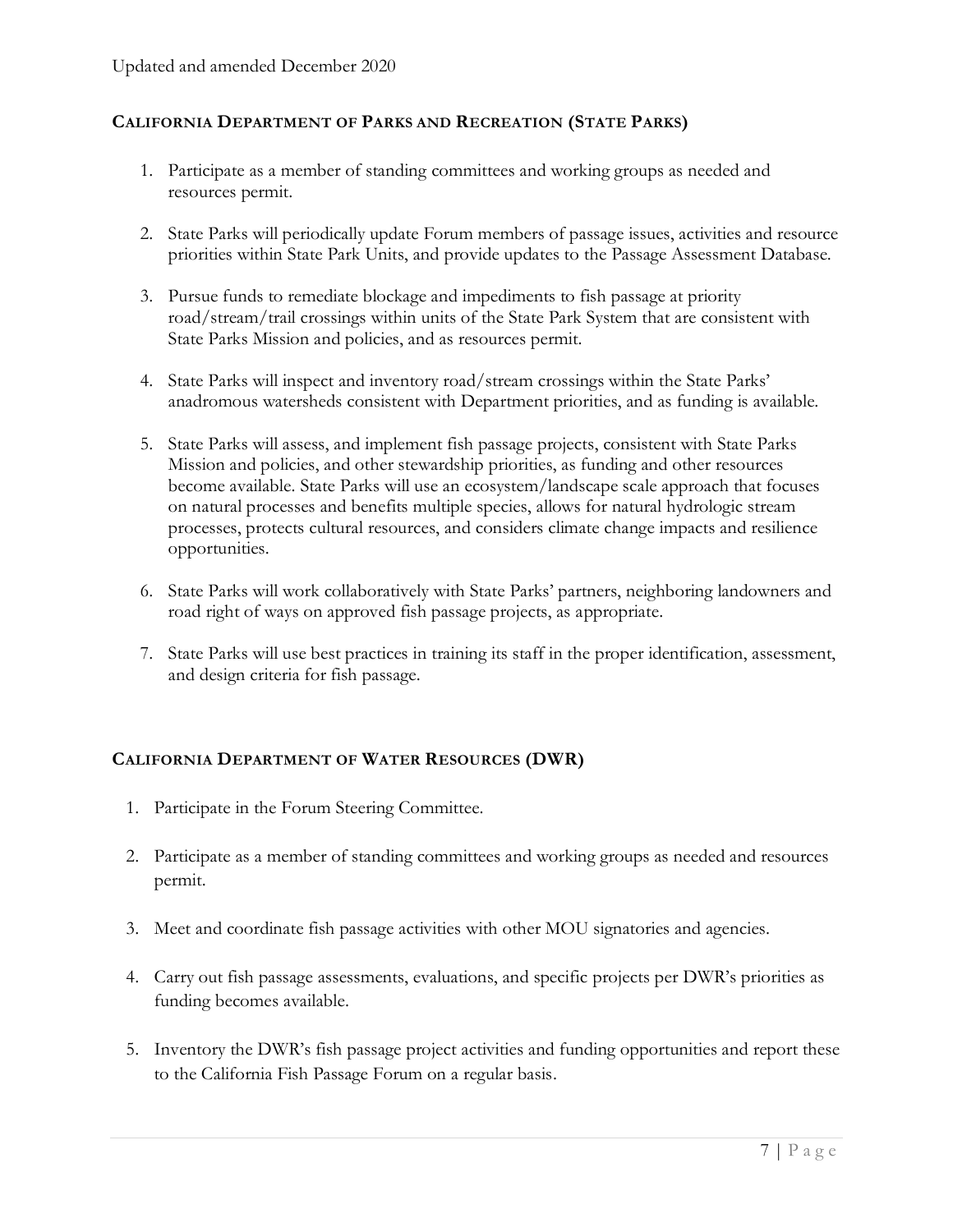- 6. Provide updates to the Passage Assessment Database (PAD) as fish passage projects are completed or additional fish passage information becomes available.
- 7. Provide engineering and environmental technical assistance in cooperation with DFW and NMFS pending the availability of funding.
- 8. Provide hydrologic and other data acquisition from DWR sources for specific projects and regional or watershed assessments when appropriate.
- 9. Support regional and watershed scale approaches to guide planning decisions related to its participation in the California Fish Passage Forum.
- 10. DWR acknowledges that climate change is having a profound impact on California's natural resources including the long-term viability of anadromous fish populations and will work with MOU signatories to assist in species recovery efforts that align with DWR priorities and available funding.

# **CALIFORNIA STATE COASTAL CONSERVANCY**

- 1. Continue to encourage its grantees to utilize the PAD in the prioritization and development of their projects, and to report their activities back to the Forum.
- 2. Continue to fund the design and implementation of fish passage improvement projects and other resource enhancement efforts in high priority coastal watersheds consistent with its Strategic Plan and as funding allows.
- 3. Continue to meet with the Forum and periodically update Forum members on Conservancy activities and resource enhancement priorities.

# **PACIFIC STATES MARINE FISHERIES COMMISSION (PSFMC)**

- 1. Provide regional perspectives from the five Pacific States (California, Oregon, Washington, Idaho, and Alaska) regarding fish passage and related aquatic habitat science, data, information, and policy.
- 2. Coordinate and facilitate access to and collection, management, and analysis of data related to fish passage and aquatic habitats.
- 3. Provide updates to the Passage Assessment Database (PAD) as fish passage projects are completed or additional fish passage information becomes available.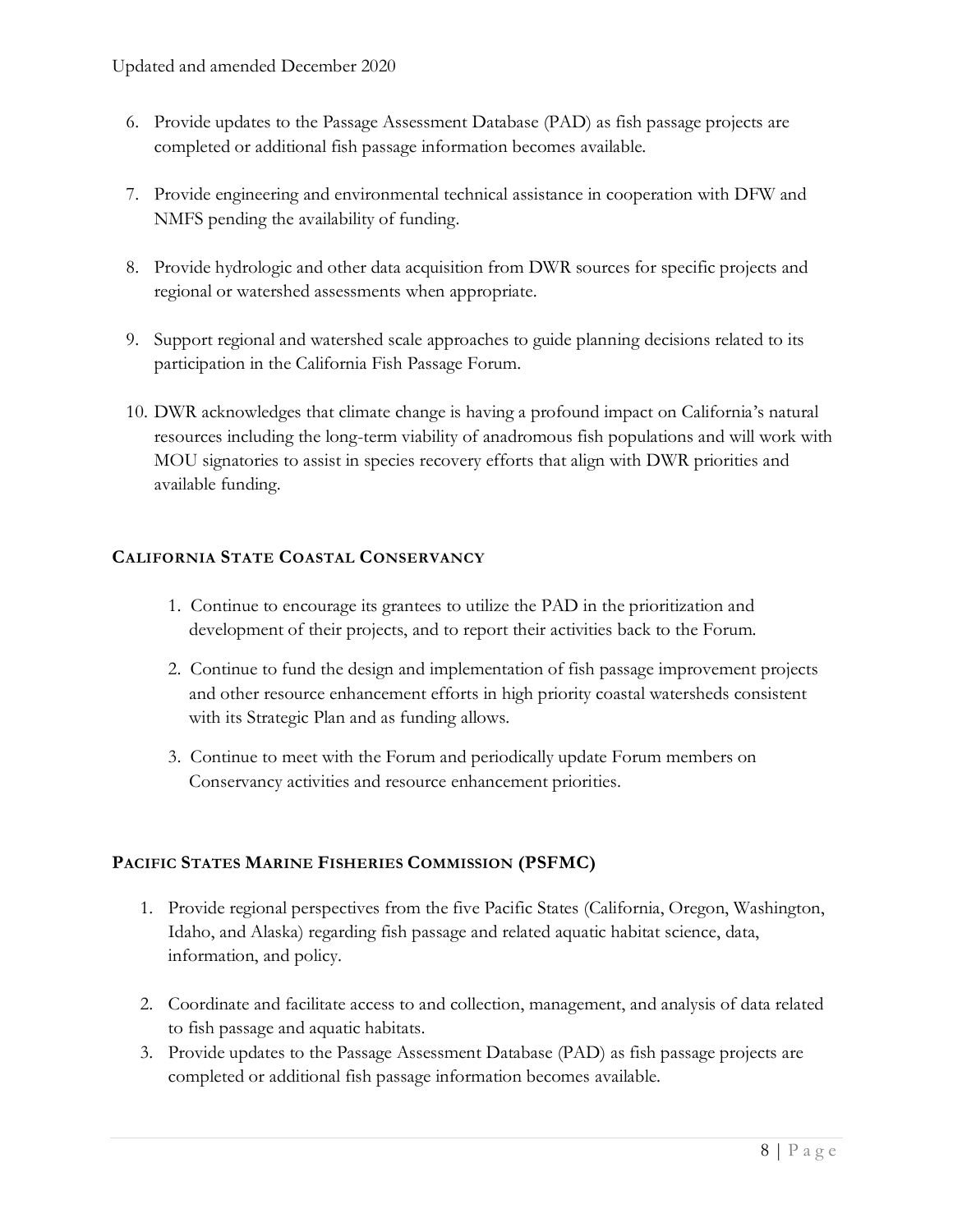- 4. Maintain data standards and facilitate data sharing with other local, regional and national entities.
- 5. Promote and coordinate science-based tools and activities that support fish passage assessment and improvement.

# **NATIONAL MARINE FISHERIES SERVICE (NMFS)**

- 1. Participate in the Forum Steering Committee.
- 2. Provide guidelines for the design and installation of fish passage facilities at stream crossings.
- 3. Provide technical assistance on hydraulic engineering issues to the extent that staff resources are available on a case-by-case basis.
- 4. Provide annual updates to the Passage Assessment Database for fish passage restoration projects funded by NMFS.
- 5. Assist in prioritizing and selecting fish passage improvement projects that are consistent with the Forum's Strategic Framework.
- 6. Participate as a member of standing committees and working groups as needed and resources permit.
- 7. Continue to provide information to members of the Forum regarding fish passage recommendations outlined in Endangered Species Act Recovery Plans.

# **US DEPARTMENT OF AGRICULTURE – FOREST SERVICE (USDA-FS)**

The Pacific Southwest Region of the USDA Forest Service (Region 5) will:

- 1. Participate in the Forum Steering Committee.
- 2. Participate as a member of standing committees and working groups as needed and resources permit.
- 3. Provide regional perspectives from USDA-FS regarding fish passage and related aquatic habitat science, data, information, and policy.
- 4. Assist in prioritizing and selecting fish passage improvement projects that are consistent with the Forum's Strategic Framework.
- 5. Meet and coordinate fish passage activities with other MOU signatories and agencies.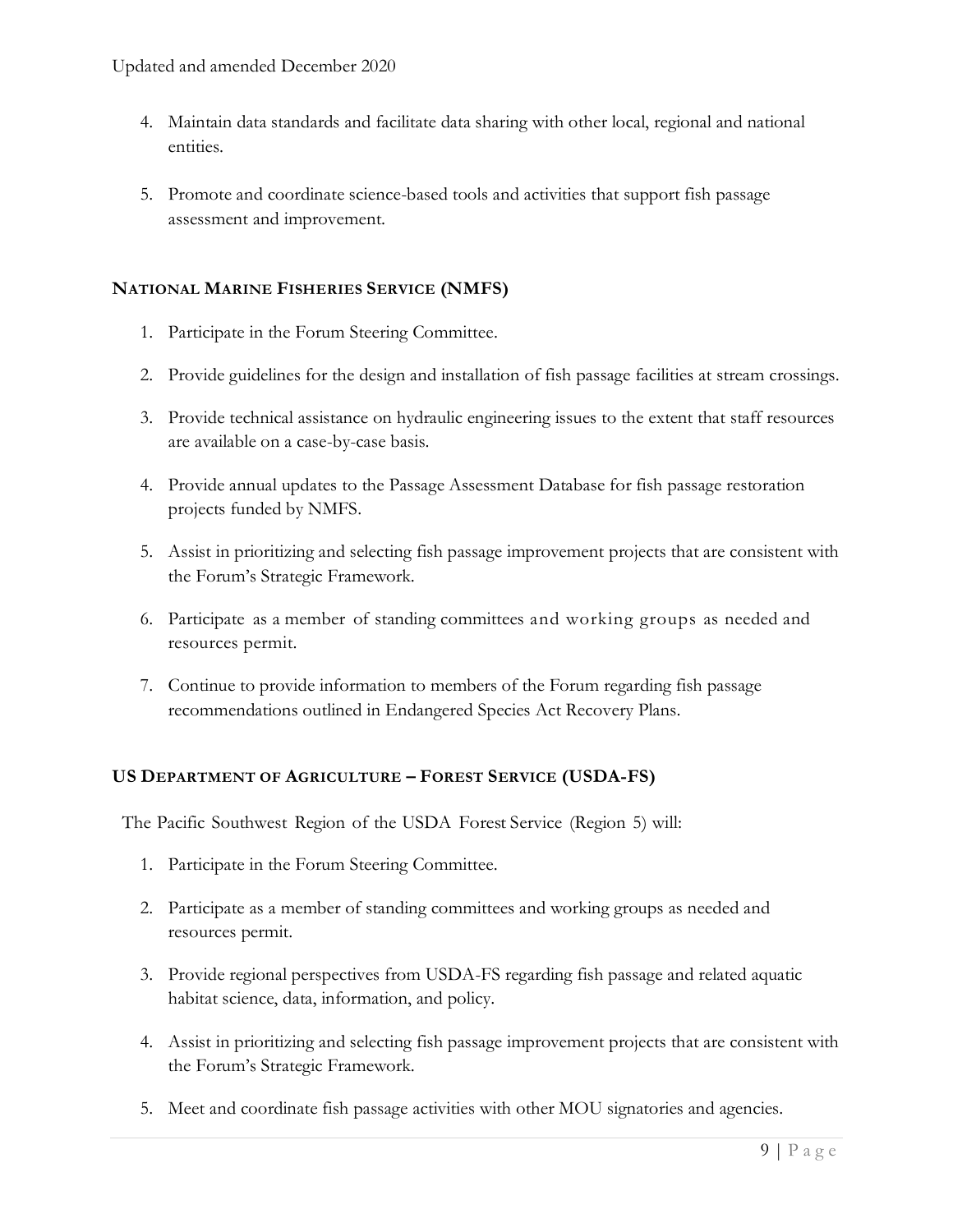- 6. Carry out specific fish passage projects in cooperation with cost-sharing partners as specific funding and authorizations become available (through the Forum and or other funding sources).
- 7. Coordinate internally with other Forest Service Regions and participate with local, State, and Federal agencies as well as private organizations to develop consistent criteria for analyzing sites, collecting data, and storing information that is accessible to the participating organizations and the public.

# **U.S. <sup>F</sup>ISH AND <sup>W</sup>ILDLIFE <sup>S</sup>ERVICE, <sup>P</sup>ACIFIC <sup>S</sup>OUTHWEST <sup>R</sup>EGION (SERVICE)**

- 1. Coordinate the National Fish Passage Program, other Service Programs and Service Field Office activities involving fish passage within the State of California and with the Forum.
- 2. Continue to support cooperative fish passage activities through the National Fish Passage Program and other Service programs as resources permit.
- 3. Promote integrity and scientific excellence within the Forum and involvement in the larger scientific community.
- 4. Disseminate Forum goals, objectives, and activities to other federal, tribal, state, and local agencies; watershed workgroups and other non-profit organizations; landowners; and the public.
- 5. Coordinate fish passage activities with other MOU signatories and agencies.
- 6. Participate as a member of standing committees as needed and resources permit.
- 7. Manage and coordinate grants and cooperative agreements on behalf of the Forum for Service National Fish Habitat Action Plan funding provided to the Forum.
- 8. Provide annual updates to the Passage Assessment Database for fish passage restoration projects and assessments funded by the Service.
- 9. Work with the Forum Coordinator and chair to provide coordination with Regional and National Service Fish and Aquatic Conservation Staff and the National Fish Habitat Board.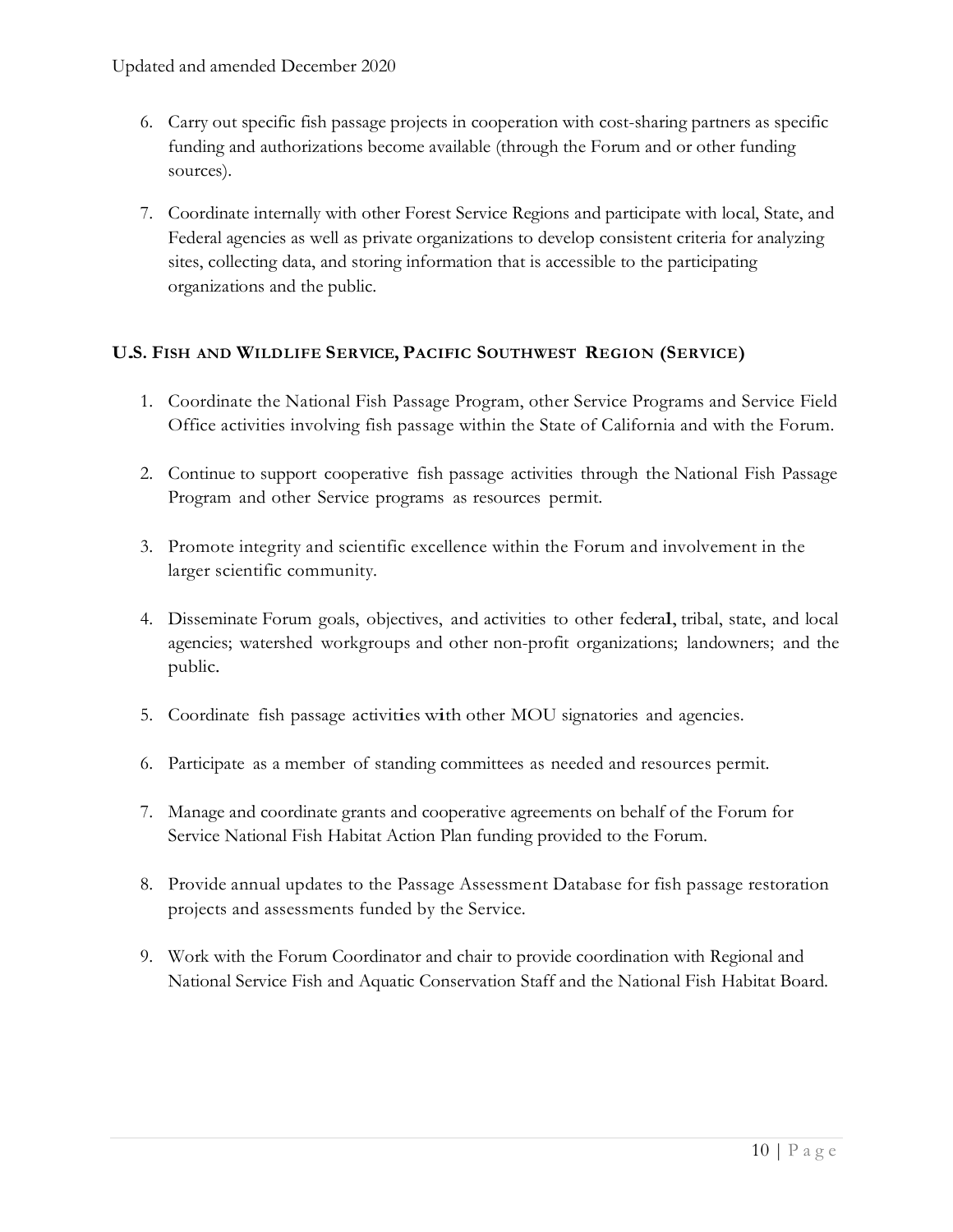# **CALIFORNIA TROUT (CALTROUT)**

- 1. Participate in the Forum Steering Committee or other committees such as the Science and Data Committee as needed and resources permit.
- 2. Coordinate with Forum members to restore steelhead and salmon, save imperiled native trout, and protect California's blue ribbon waters.
- 3. Update the Passage Assessment Database as fish passage projects are completed or additional barriers are identified.
- 4. Advocate for fish and water policy that advances protection, restoration and enhancement of steelhead, salmon, and trout habitat.
- 5. Support projects that restore anadromous fish habitat using science, partners, and a collaborative approach.

# **TROUT UNLIMITED (TU)**

- 1. Support the Mission, Vision, Values, and Goals of the Forum.
- 2. Will offer our expertise to help ensure the health and success of the organization.
- 3. Will work with the rest of the team to communicate the organization's role to our most important audiences.
- 4. Will attend in person or by phone, at least 2-3 meetings held each year and, will continually communicate with the Forum Coordinator, Chair, Co-Chair and other members to ensure we understand all current affairs.
- 5. Will actively participate in all requests for our assistance and response.
- 6. Provide updates to the Passage Assessment Database for fish passage restoration projects and assessments completed by TU.

# **VIII. CONTRIBUTING AND SUPPORTING SIGNATORIES**

Contributing signatories are members of the Forum Steering Committee and will participate in and contribute, as resources permit, to the implementation of goals, objectives, and work plans. Supporting signatories support the concept, goals, and objectives of this MOU.

#### **IX. OTHER PROVISIONS AND AGREEMENTS**

This agreement is intended to be in furtherance of mutual goals for protecting watershed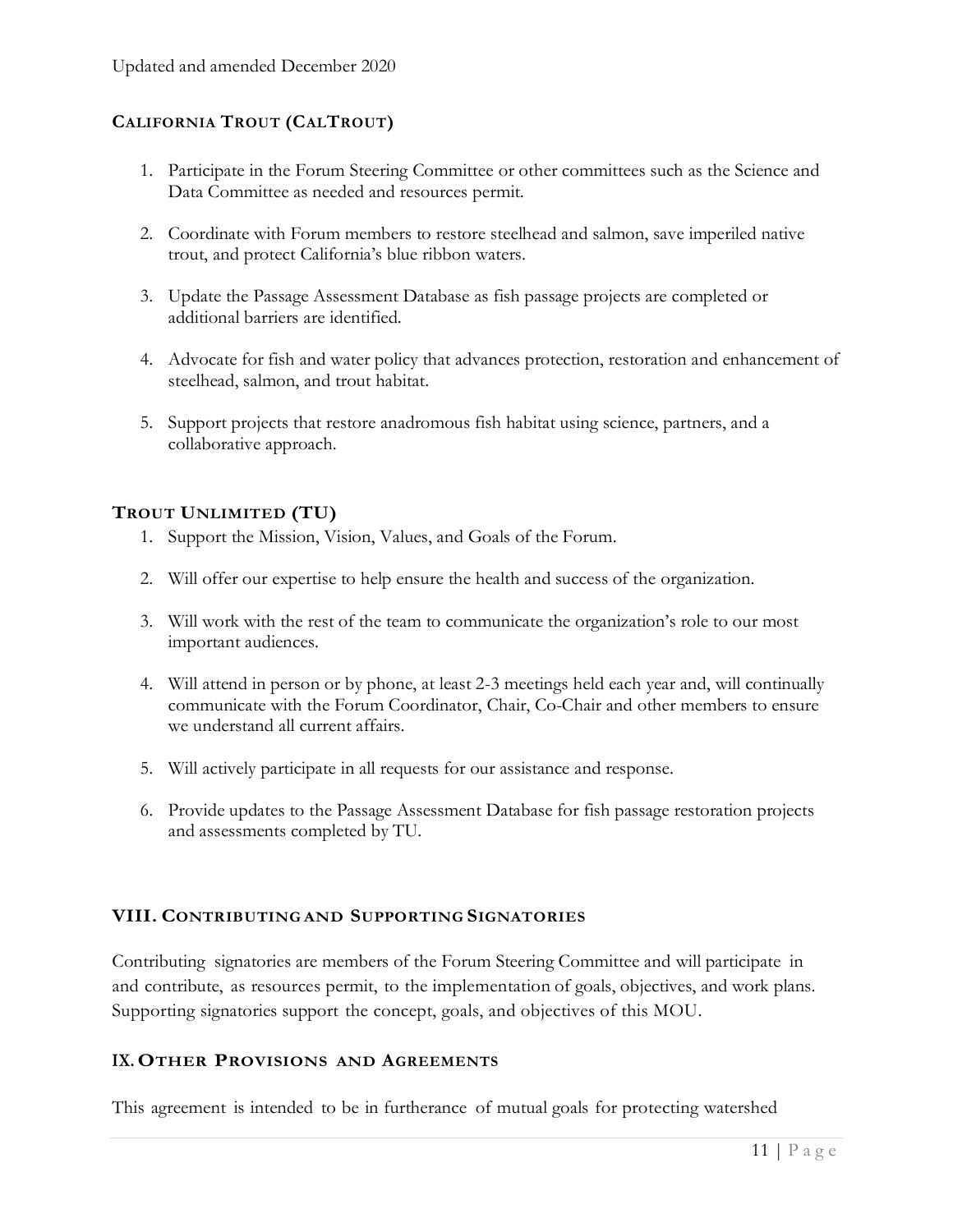resources. This MOU is intended to embody general principles, and does not create contractual relationships, rights, obligations, duties or remedies between or among signatories.

Agency actions are subject to statutory authority and regulatory requirements. Nothing in this MOU is intended to expand or limit the legal authority or responsibilities of any signatory agency, entity or organization.

Nothing in this MOU shall limit the participating agencies in carrying out their individual statutory responsibilities.

This MOU does not modify or supersede other existing agreements, programs, MOUs, plans, regulations or executive orders.

Nothing herein alters the existing authorities or responsibilities of any party nor shall be considered as obligating any party in the expenditure of funds or the future payment of money or providing services. The expressions of support by state and federal agencies under this MOU are subject to the requirements of the federal Anti-Deficiency Act and to the availability of appropriated funds. The parties acknowledge that this MOU does not require any agency to expend its appropriated funds unless and until an authorized officer of that agency affirmatively acts to commit to such expenditures as evidenced in writing.

Consistent with federal law, nothing in this document constrains the discretion of the President or his or her successor from making whatever budgetary or legislative proposals he or his successors deem appropriate or desirable.

This MOU is not intended to, and does not, create any other right or benefit, substantive or procedural, enforceable at law or equity by a party against the United S tates, the State of California, any agencies thereof, any officers or employees thereof, or any other person.

# **X. PRINCIPAL SIGNATORY AGENCIES**

Any party may withdraw from this MOU upon 30-days' notice to the other parties. This MOU may be amended only upon the written prior approval of each signatory. Other entities may execute this MOU and thereby become a Party.

This agreement is executed as of the date of the last signature and is effective through December  $31<sup>st</sup>$ , 2030, at which time it will expire unless extended. This agreement will be reviewed annually by the Steering Committee.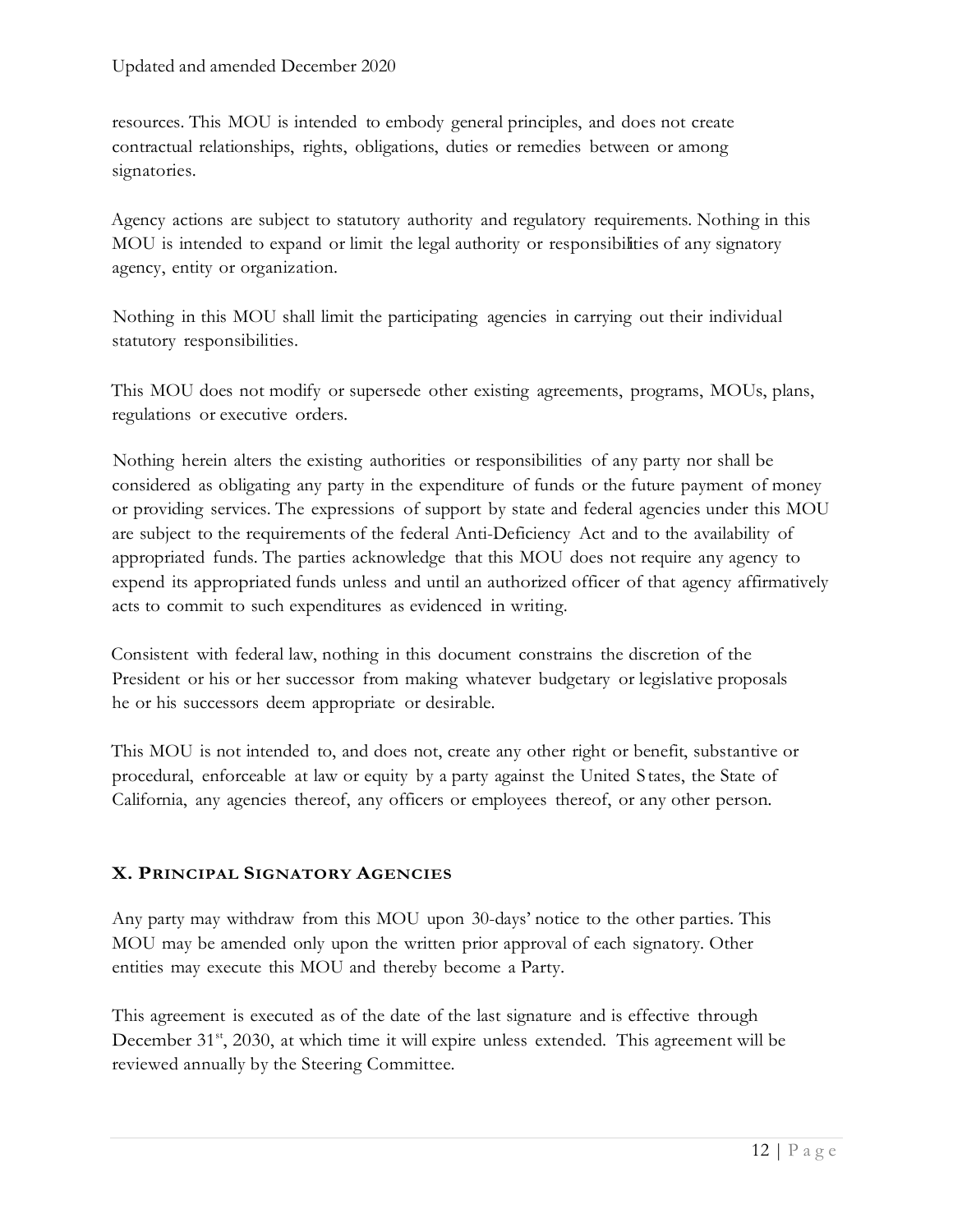Paul Souza, Regional Director

 $\text{PAUL} \text{ } \text{SOUZA}^{\text{ Digitally signed by PAUL SOUZA}}_{\text{ }2020.09.11\ 14.24.28}$ 

U.S. Fish & Wildlife Service, California Great Basin

Date

 $\mathbb{Z}$ 

Barry A. Thom Regional Administrator West Coast Region National Marine Fisheries Service

Barne T. Dyant

Digitally signed by BARNIE GYANT<br>- Date: 2020.09.22 12:28:47 -07'00'

Randy Moore, Regional Forester USDA Forest Service, Pacific Southwest Region

Date

August 20, 2020 **Date** 

Randy Fisher - Executive Director Pacific States Marine Fisheries Commission

 $\frac{\ell/37/2020}{\text{Date}}$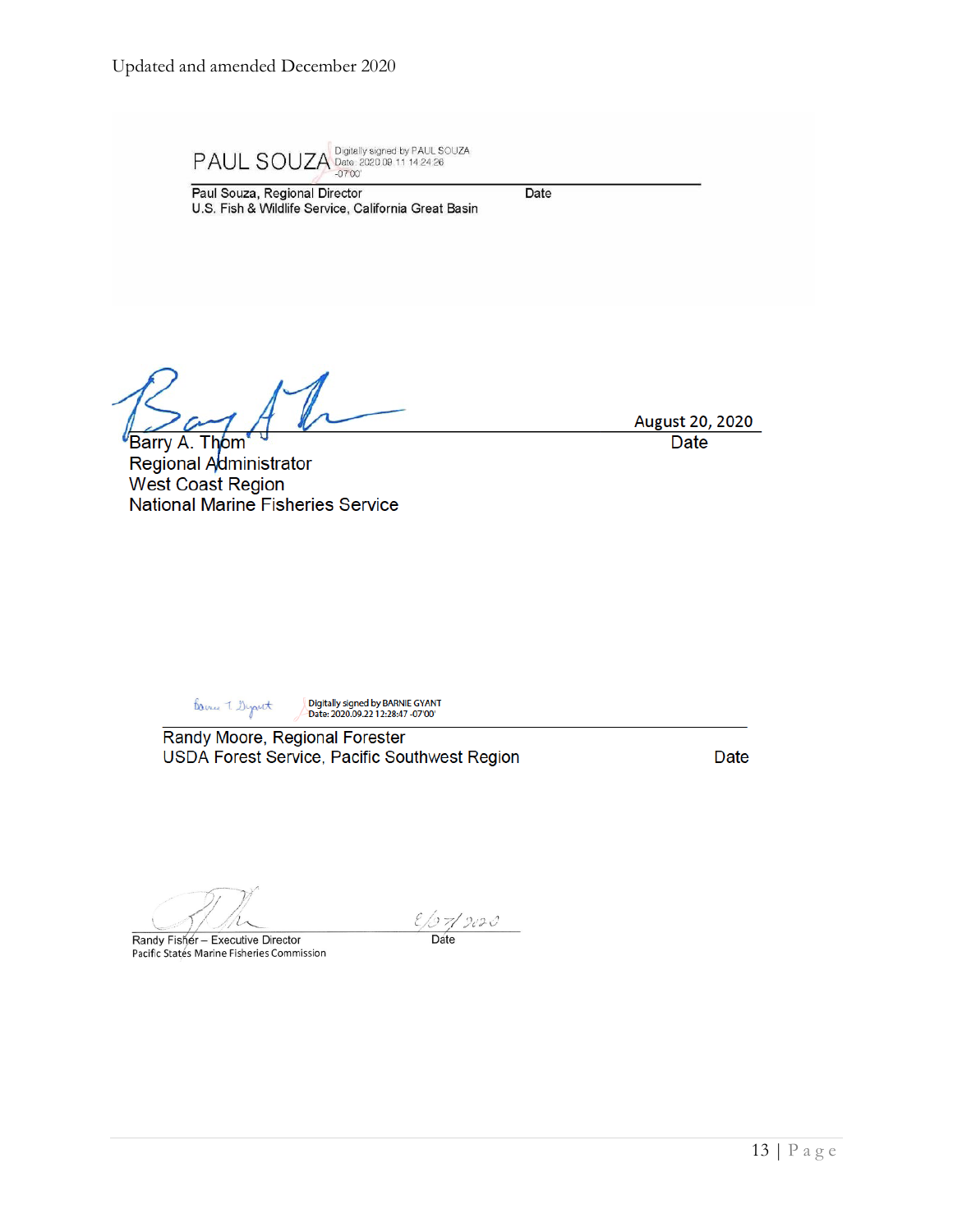$9/20/20$ 

Charlton H Bonham - California Department of Fish and Wildlife

| -DocuSigned by:<br>armando Guintero                              | 12/21/2020 |      |
|------------------------------------------------------------------|------------|------|
| $Q = 82758228538200$                                             |            |      |
| Armando Quintero – California Department of Parks and Recreation |            | Date |

tearla a. Moneth

 $1/5/2021$ 

Karla A. Nemeth - CA Department of Water Resources

Date

Sam Schuchat

Sam Schuchat - Executive Officer **State Coastal Conservancy** 

11/2/2020 Date